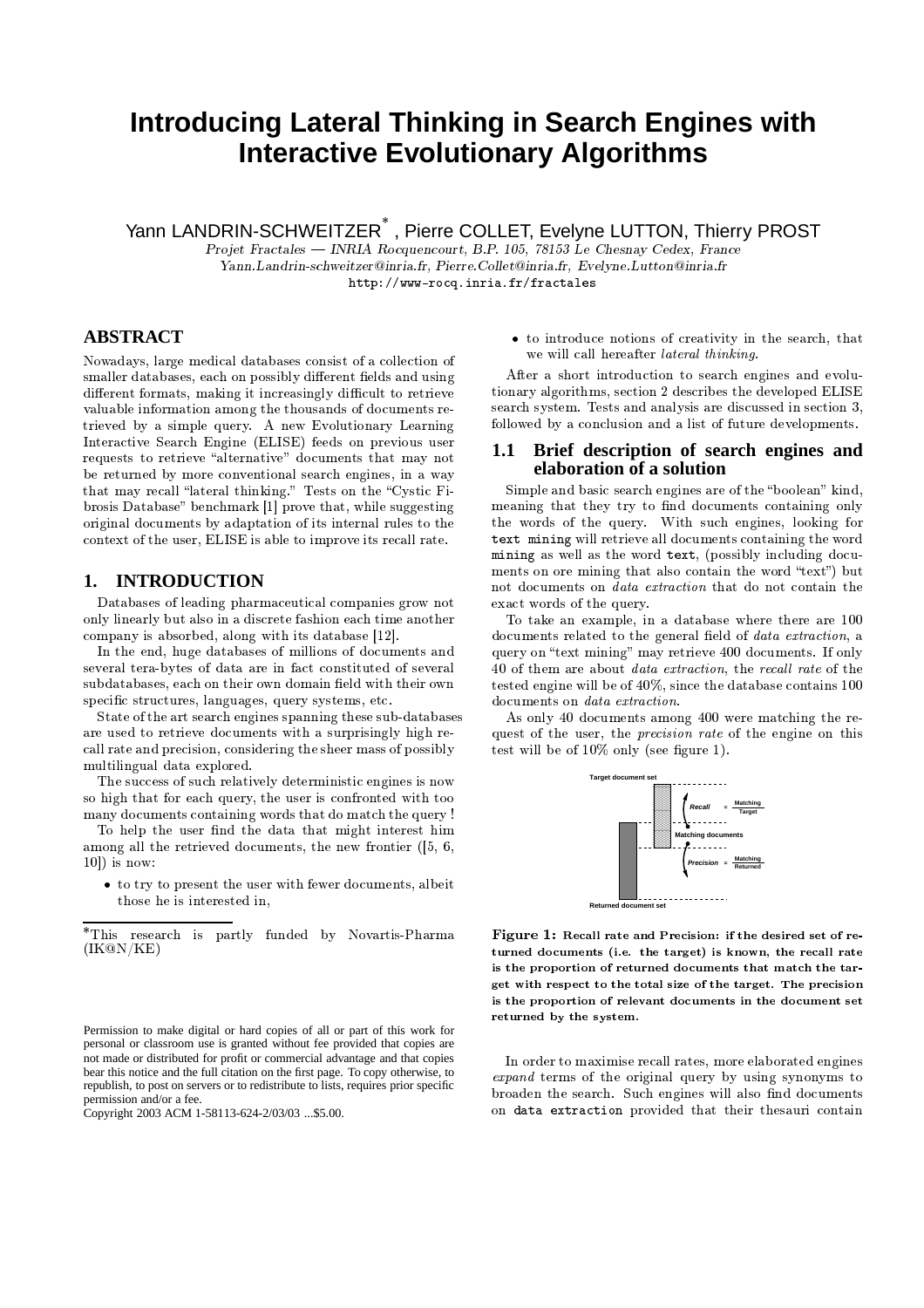data as synonym for text and extraction as synonym for mining, but maybe not documents containing knowledge extraction, as knowledge is hardly a synonym of text. A lot of research is currently done on man-made thesauri to make sure that all documents that could be matching a query are actually found [4].

Other engines perform stemming on words of the query, meaning that words will be expanded into their derivatives, rather than their synonyms. A search for organ will have the engine search for organs, organism, but also organiser.

Of course, engines use at least both techniques plus a couple of others, therefore maximising recall rate and lowering precision. In front of the great number of retrieved documents, some ranking is attempted by the search engine, mostly depending on the number of occurrences of the words of the query in the document, but this is not satisfactory: users are not interested in documents containing words of the request, but in documents that match the meaning they attached to their query.

Unfortunately, many senses may be attached to a set of words, and the number of occurrences of words in a document does not help there.

However, properties can be found to direct the search towards document interesting a particular user whose domain of research and naming conventions, for instance, are quite personal.

Rather than simply storing the  $n$  previous queries and trying to find intersections between the result of query expansion and some history of previous requests, a solution could be to evolve a user profile thanks to genetic programming: an evolutionary algorithm could be used to evolve modules of a rewriting language, that would be used to reformulate user queries

This proposed solution replaces the *guery expansion* phase by a *query processing* phase, where evolved *modules* (i.e. modules that were found to give good results for the user) are applied to the query with two major results:

- 1. Rewritten queries will preferably retrieve documents that match fields of interest of the user.
- 2. Other documents related to previous and present queries will be retrieved, therefore bringing some "lateral thinking" abilities to the search engine.

Alternative documents presented to the user have a "lateral thinking" character because, rather than originating from word expansion out of blind thesauri, they might point out unsuspected relationships between the formulated request subject and other domains of interest of the user.

### Evolutionary optimisation and application 1.2 to knowledge extraction

Evolutionary algorithms are based on the Darwinian sur*vival of the fittest* theory. A set of *individuals* constitutes a population of potential solutions to a problem. An evolution process is then simulated the following way: At each generation, some individuals are created by mutation and recombination of selected "parent" individuals. This selection is designed in order to favour better individuals in terms of the problem at hand (via a so-called "evaluation" or "fitness" function). Such a stochastic process has been proved to converge theoretically, and many successful applications are based on this approach.

Schematically, recombination allows individuals to be generated using "genes" of their parents, therefore exploring the

potential of the genetic pool of the population, while mutation allows "new genes" to appear, thus allowing to explore the search space in a stochastic fashion.

Evolutionary algorithms have been considered as attractive optimisation tools in the framework of information retrieval, document retrieval, web-mining and information filtering, and have been used several ways [9], but mainly in off-line implementation, for data pre- or post-processing [5].

For the present system, evolutionary algorithms are used interactively, in order to evolve a "user profile" at each new query. This profile is a set of "modules", that can perform basic rewriting tasks on words of the query.

The evaluation step is extremely simple: A list of documents corresponding to the processed query is presented to the user. The documents actually viewed by the users are considered as interesting, and the modules that constituted the query that retrieved the document are rewarded accordingly. Modules that rarely or never contribute to the retrieval of "interesting" documents are simply discarded and replaced by newly generated modules.

This algorithm allows to evolve a profile that maximises the "satisfaction" of the user in term of viewed documents. whatever this "satisfaction" means.

### $2.$ ELISE: AN EVOLUTIONARY LEARN-ING INTERACTIVE SEARCH ENGINE.

ELISE is based on an interactive Parisian EA, i.e. an EA whose whole population contributes to the solution (on the contrary to "classical" implementation, where a solution to the problem is encoded in one individual)[3]. More precisely, the population is made of parts of rewriting rules, called "modules." This population of modules encodes informations about the user that have been evolved so far by the system, i.e. the "user profile."

ELISE has been designed to be transparent to the user. User queries are rewritten with the help of the user profile, then the database is searched with the set of rewritten queries and presented to the user as a list of documents, in the same way as any usual search engine. Information about "user satisfaction" is collected as the number of documents actually read by the user. This information is internally used by the EA as a fitness function (see figure 2).

ELISE can be used as an improving mechanism on top of any kind of boolean search engine. The one used for experiments (see section 3) is SWISH++, [11], a basic publicdomain boolean search engine, without any semantic expansion nor stemming tool.

# 2.1 Genome and structure

Experiences and earlier tests of the ELISE system have led us to an encoding scheme where genomes are small parts of complete rewriting rules: the *modules*, see [2]. The user profile is thus made of small rules which are aimed at performing the favourite semantic implicit transformations that are specific to a user (i.e. related to the usual "meaning" that the user gives to frequently used terms, like a subset of synomyms, a restriction to terms in connexion with usual interests, etc ...).

Modules are essentially trees, and since it will be needed to cut and merge program sections or change elements and still obtain valid codings, an RPL (Reverse Polish Lisp) structure -a particular case of stack-based languages- was cho-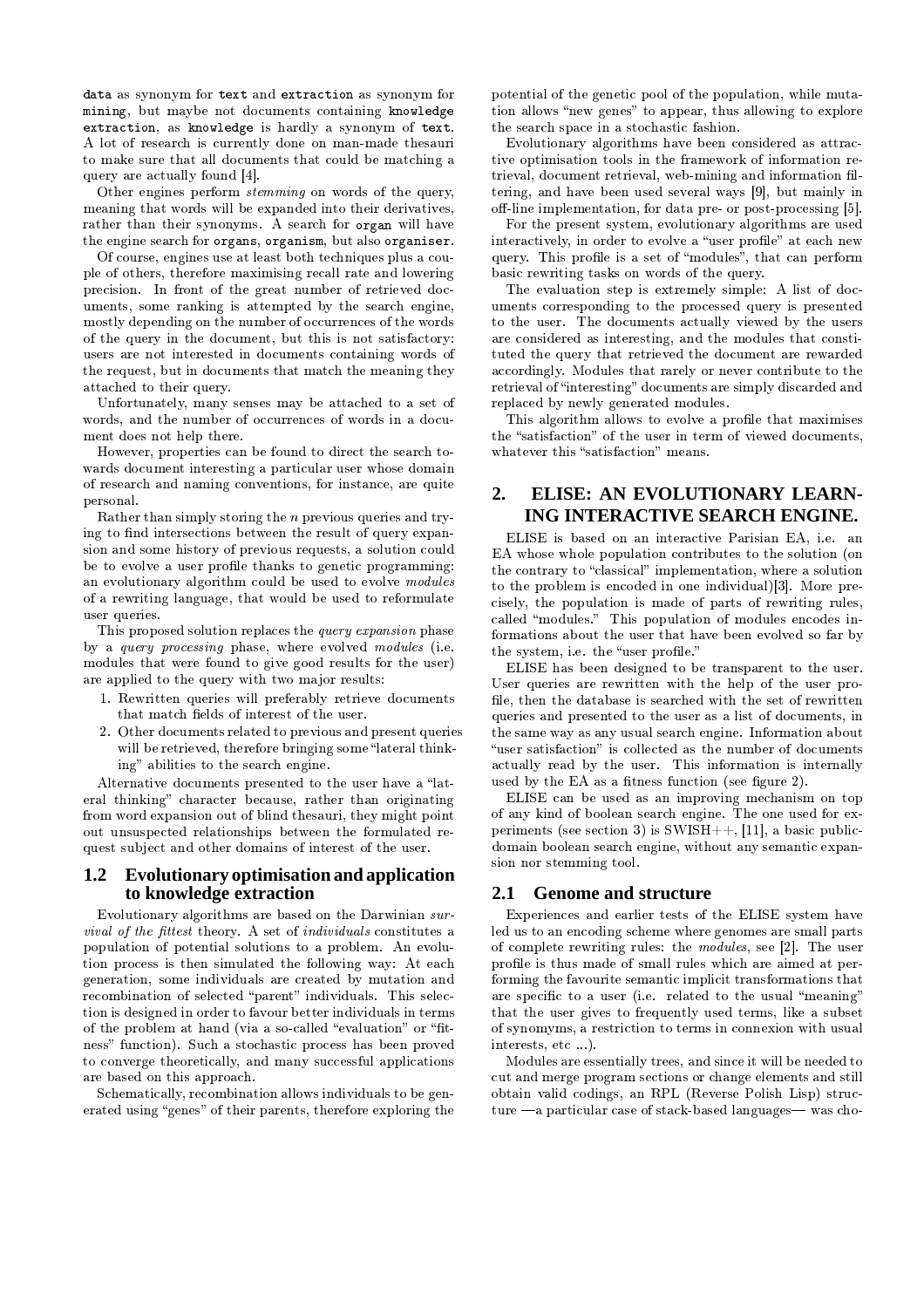

Figure 2: ELISE evolves a set of rewriting modules, the "user profile." Queries are rewritten by rules derived from this profile and returned documents are displayed to the user. Fitness functions of modules are then updated and activate a new generation of the EA.

sen. RPL encoding offers both the processing capabilities and a lax enough structure to suit the need of ELISE. It is also close enough to classical tree representations that it is possible to reuse an important part of the theoretical and practical tools developed throughout the history of genetic programming.

The implementation of this part of ELISE is based on a set of generic tools [8], where programs are lists, containing either atoms (i.e. instructions and character strings) or sublists. However, depending on the set of instructions, some programs can not be guaranteed to run. It has been thus necessary to deal with invalid individuals in the evaluation and genetic operators (which is not a major problem for EA techniques).

# 2.1.1 Instruction sets of the RPL encoding

While the basic stack operations are the same in most applications (duplication or deletion of an element, list operations...), a set of instructions is needed to operate on the particular data that is dealt with. In ELISE, this mainly consists in semantic operations (sense or concept lookups in a semantic network, returning sets of terms) and tree operations (since queries have a tree structure).

Semantic instructions actually reflect the different flavours of term expansion that can be based on a semantic network [4]. Tree operations are: conditionals, splitting (break a tree into subtrees), or grouping (join two subtrees) instructions. Mapping instructions are also available, that will apply a list (i.e. program) on every node or every leaf of a query.

# 2.1.2 Derived rewriting rules

In order to be sure to evaluate independently each module of the population, modules are directly copied in the rewriting rule set. Then, a set of templates is used to build other complex rewriting rules from the modules of the current population. These templates perform various combinations of two or three modules via the set of boolean operators available in the underlying search engine (for example "AND." "OR," "NO" and maybe "NEAR" or "LIKE"). The idea is to build randomly plausible combinations of evolved modules, with no *a priori* preference about the way they are combined. Modules are aimed to containing user-specific preferences (the "memory"), while templates represent more casual combinations of terms (the "innovation").

Example: 
$$
\begin{bmatrix} @ @ \ll \#AND* \\ @ \ll VOCSYN* \end{bmatrix}
$$

@ stands for a selected module. The first template groups two modules whith the "AND" operator, while the second one commands a synonym expansion of a module.

#### $2.2\phantom{0}$ **Genetic operators**

The paradigm of genetic algorithms was originally developed to deal with bit-string individuals, on which the definition of genetic operators - mutation and crossover- is straightforward. However, when working on more complex genome structures, an important part of the EA performance is linked to the accurate tailoring of these operators.

Genetic operators must be designed in order to produce valid structures most of the time. This means essentially taking into account instruction arity and input type when doing mutations or crossover, "repairing" discrepancies when needed by introducing extra arguments or ignoring some, as required to keep the overall input and output signature of mutated or recombined instructions.

Therefore, three types of mutation operators are used, with distinct probabilities:

- local, intra-class mutation (replaces a character string by another term connected to it in the semantic network that is used, or an instruction by another with the same arity),
- local, inter-class mutation (changes an instruction into another, with a different prototype, repairing the resulting genome, or turns an atom into another atom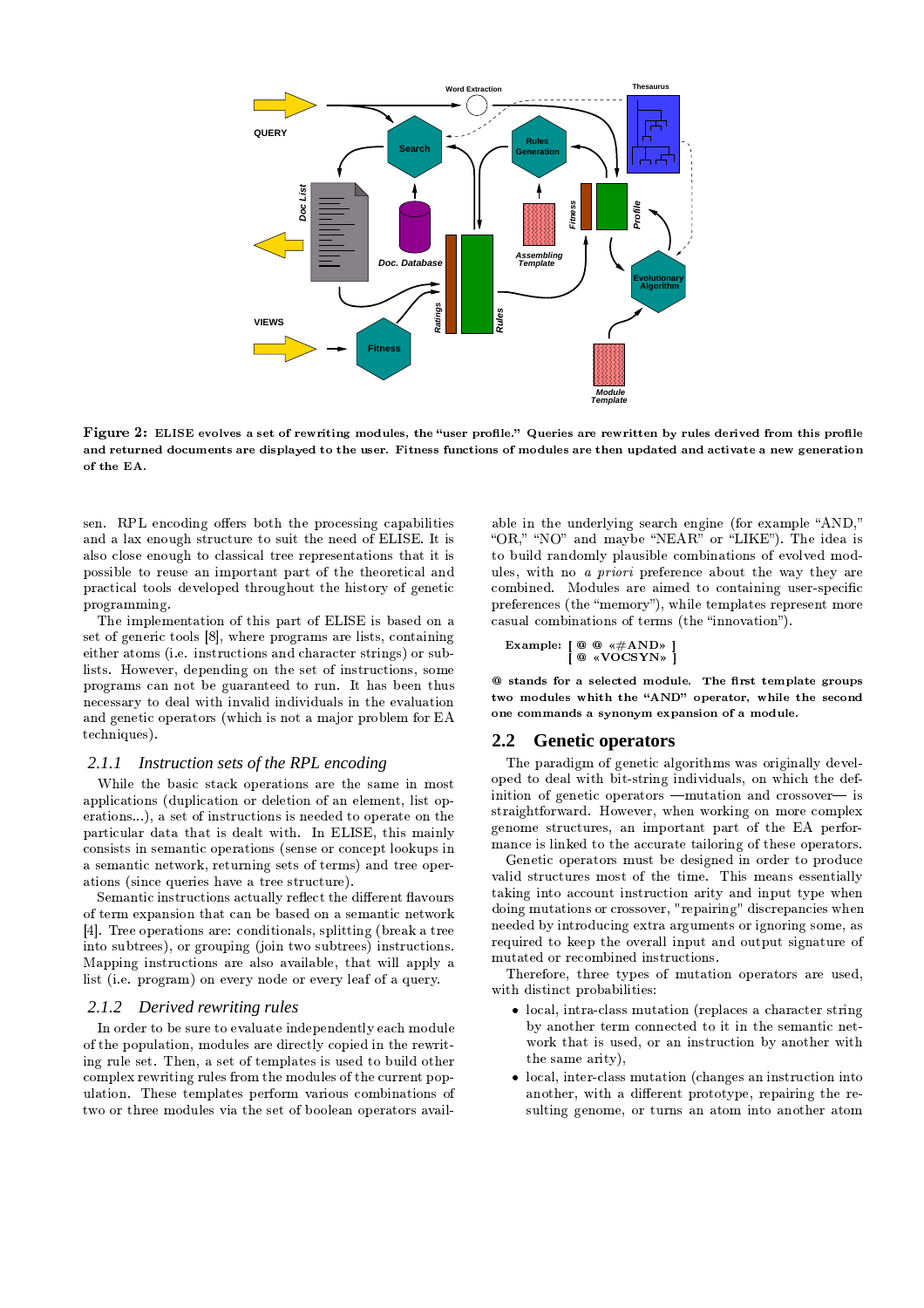of a different type, for example, an instruction into a character string),

• global mutation (modifies the structure itself of the genome, by replacing an atom by a list, or the opposite).

All mutations try to repair modules as much as possible.

Following the same idea, two types of crossover are used: a local one that will leave sublists unchanged, while the global one will apply on sublists when possible. These crossovers rely on the same mechanism: cut points are positioned randomly along the two parents lists and list sections are exchanged in alternance. One of the modified lists is then taken as result of the crossover.

In order to keep the proportion of invalid individuals low, a *migration* operator is finally used, that repairs the most obvious incompatibilities in the genome.

Example: Two typical modules are:

### [ «VOCGEN» "metabolic disorder" «VOCSYN» «#AND» ] [ [ «SPLIT» "acetic acid" «VOCGEN» «#AND» «#OR» ] «IFOR» ]

The first one generalises the query terms and adds to the original query the additional condition to recover only documents containing synonyms of "metabolic disorder." The second one restricts the set of documents retrieved by the second part of an "or" query to those having to do with generalisations of "acetic acid."

A mutation of the first module is for instance:

### [ «VOCGEN» "paramyxoviridae infections" «VOCSYN» «#AND» ]

This particular result was obtained with a semantic operation on the "metabolic disorder" atom.

Another mutation, on the second module, looks like:

[ [ «SPLIT» "acetic acid" «VOCGEN» «#OR» «#OR» ] «IFAND» ]

This is a result of replacing instructions inside their class. A crossover between both mutated modules reads:

[ [ «SPLIT» "acetic acid" «VOCGEN» «#OR» «#OR» ] «IFAND» «VOCSYN» «#AND» ]

#### $2.3$ **Fitness functions and user interaction**

The fitness function must embed a "user satisfaction" measurement and is collected from the interaction with the user. The only information available being the number of documents viewed by the user from the set of returned documents by the system (i.e. a "recall" rate). The efficiency of each module of the population has to be derived from this "global" evaluation (number of viewed documents).

Two counters  $C_{retrieved}$  and  $C_{count}$  are associated to each module of the population. For each query produced by ELISE (translations of the original query), the associated set of documents can be evaluated with respect to "user satisfaction," (i.e. if this document is viewed or not by the user) these quantities are translated into a bonus (in the results presented in the next section, the bonus is Recall rate  $+\alpha^*$ *Precision*, as the recall rate and precision can automatically be evaluated from the CFD benchmark –see section 3).

As the algorithm keeps track of which module is used in which rule and of which rule produced which translated query, the computed bonus is directly added to the  $C_{retrieved}$ counter of the modules that participated in the production of interesting documents, while their corresponding  $C_{count}$ counter is incremented by 1.

The fitness of each module is therefore  $C_{retrieved}/C_{count}$ , measuring the mean efficiency of the module when it is used.

# 2.4 Initialisation and parameters

In order to provide reasonable answers even with an initial non-evolved user-profile at the beginning, an initialisation template is used to create a minimal proportion of sensible modules  $(30\%)$  and the rest of the initial population is made of randomly generated modules. Of course, an "identity" rewriting rule is always present, in order to be sure to always keep the original query.

As the fitness function is very noisy (a correct evaluation of a rewriting rule must be made on a minimal set of queries). a "slow" evolution process has been preferred. A significant part of the population (the 70% top ranked modules, a sort of memory of the best ones) is transmitted unchanged to the next generation. Mutation and crossover rates used for the generation of the rest of the population are respectively set at 30% (per gene) and 80% (per individual). Typical module population size is 50 and 50 complex rules are derived at each generation.

#### **EXPERIMENTS AND ANALYSIS** 3.

Tests presented below have been performed automatically on the Cystic Fibrosis Database (CFD)[1], using a basic boolean search engine Swish $++$  [11]. The semantic operators are based on a medical oriented thesaurus: MeSH [7].

Of course automatically testing such an interactive system is extremely difficult (especially with respect to the "satisfaction of the user" quantity), however an automatic test remains interesting in the sense that it allows to gather some statistics rather easily. The CFD test consists of 1239 documents published from 1974 to 1979 discussing a specific topic (Cystic Fibrosis Aspects), and a set of 100 queries with the respective relevant documents as answers. For each query, the global recall rate and precision of the system can thus be precisely measured in comparing the returned document set to the relevant registered answers (informations about the innovation or about the rating of a particular document are reduced to the strict minimum, contrarily to interactive tests).

Figure 3 presents three curves: the cumulated mean recall rate of the basic search engine (less than 10%), the cumulated mean recall rate of ELISE (around 45% at 18 queries only, and constantly growing until the end of the test of 140 queries, i.e. 140 generations of the EA). A learning behaviour can be seen on this curve, resulting on a definite increase of the recall rate. This behaviour is even more obvious on the statistics of the recall rates of queries for which the underlying system returns no document: ELISE is able to obtain reasonable recall rates even in this extremely unfavourable case.

Figure 4 presents the same set of cumulated mean curves but for the precision measurement. ELISE provides a much lower precision than the basic seach engine, which is correct. due to the diversity policy that has been adopted (each module of the user-profile needs to be evaluated at least once: if it returns unrelated answers, this lowers the global precision of ELISE, but knowing it is a "bad" module is a crucial information to evolve the whole system).

Some of the best modules of the final population (after 140 generations) are detailled and explained below.

[ «\_DATA\_» "artery, ciliary" «#OR» ]

Returns documents obtained from the original query, plus documents about "ciliary arteries." This is a generalisation (extension of the scope) of the original query.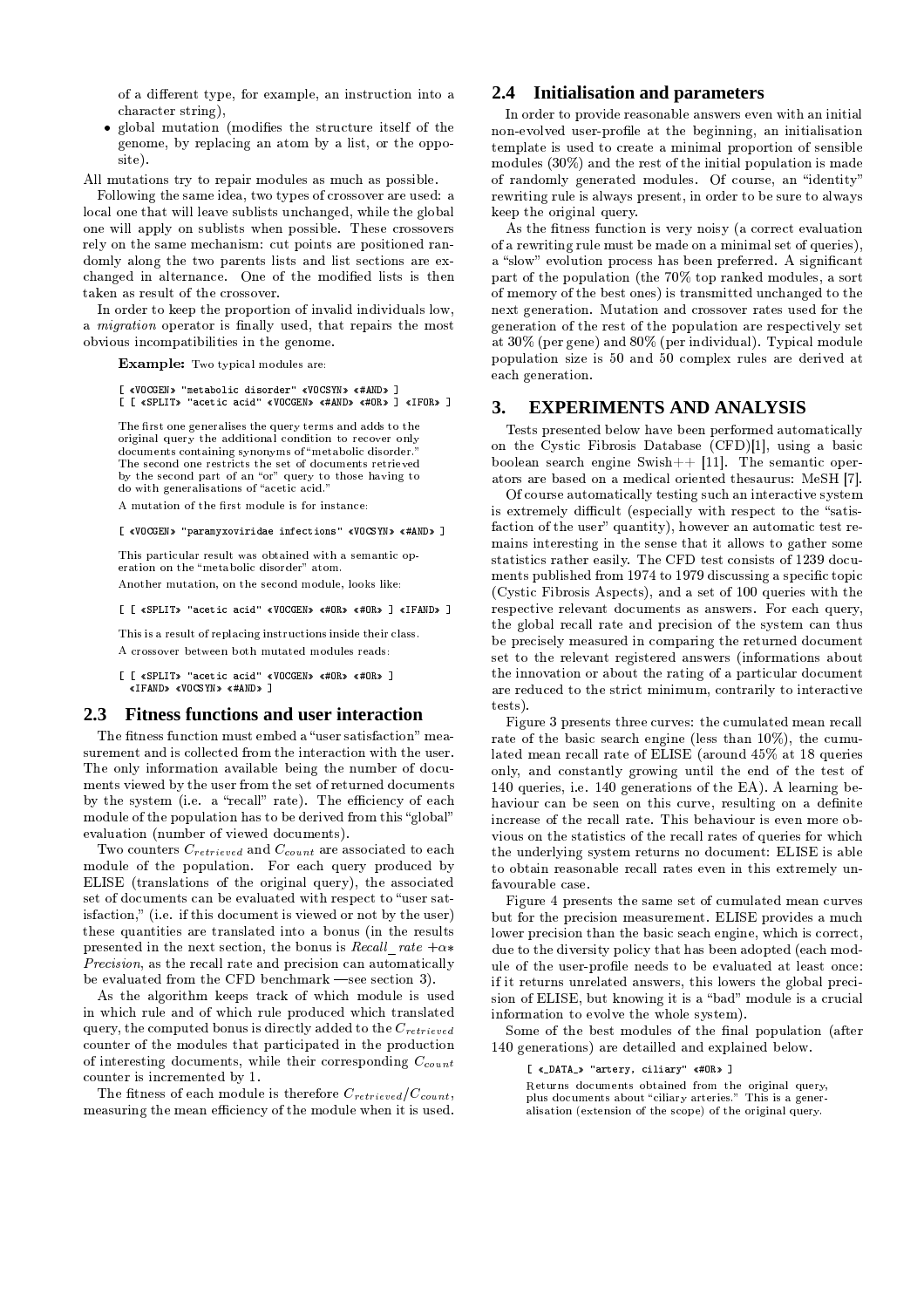

ÜÝÞ;ßCàá <sup>ã</sup> 22õOöyõOèçê<åìöåçëéåæ4çè è?éçê<åïðò2êó\$å¬õOë\$ìOåéèOîë\$ù returns no answer (dots).



Figure 4: Cumulated mean precisions of the underlying )ð!ðRèåçëï<åç/éæó>å ë\$ùRîë\$å÷FìOç/ïó\$åïú<ýNðò7  ÷Fï<ðRè îìè îë\$åú<ýçë\$ì returns no answer (dots).

### [ «#NOT» "ananase" «SPLIT»

### [ «\_DATA\_» "arteries, ciliary" «#AND»

Among documents obtained from the original query, this

### [ « DATA » "artery, ciliary" «VOCGEN»

### [ «\_DATA\_» "dayto anase" «#OR»

Performs a search for documents about "davto anase."

## [ «SPLIT» "bromelain" «#VOID» ]

Uses the implicit operator of boolean search engines (that

RfmRp iup4nqrk
k<p i§sw§u|
pk<p7qrf\$iO
m pkk<ppquf¬v&p7swtfwO o in pywwalion an official control of the sound of the sound of the sound of the sound of the sound of the sound of the sound of the sound of the sound of the sound of the sound of the sound of the sound of the sound of t ¤ÐR°r!
p4ns pkNu|)huNgp4npk<
v
qrsu<up irufr?C<ON

person parameters in the contract of the contract of the contract of the contract of the contract of the contract of the contract of the contract of the contract of the contract of the contract of the contract of the contr la conputation in the contract of the contract of the contract of the contract of the contract of the contract of the contract of the contract of the contract of the contract of the contract of the contract of the contract jOk<s ks kNu|
pxfm mf gsw
oO±

The terms present in the modules of the ELISE system after 140  $\,$  ${generations\ contain\ in\ particular\ a\ whole\ set\ of\ enzymes\ (ananase,$  $\mathcal{A}$  and  $\mathcal{A}$  and  $\mathcal{A}$  and  $\mathcal{A}$  are  $\mathcal{A}$  and  $\mathcal{A}$  and  $\mathcal{A}$  and  $\mathcal{A}$  and  $\mathcal{A}$  and  $\mathcal{A}$  and  $\mathcal{A}$  and  $\mathcal{A}$  and  $\mathcal{A}$  and  $\mathcal{A}$  and  $\mathcal{A}$  and  $\mathcal{A}$  and  $\mathcal{A}$  and

- $\mathcal{L} = \mathcal{L} \mathcal{L} = \mathcal{L} \mathcal{L}$  , and the state of the state of the state of the state of the state of the state of the state of the state of the state of the state of the state of the state of the state of the state o  $\sim$  . The state of the state of the state of the state of the state of the state of the state of the state of the state of the state of the state of the state of the state of the state of the state of the state of the st  $\overline{a}$  . The  $\overline{a}$  state  $\overline{a}$
- a uu aanaan ah ugu dadka dha  $\sim$  2.46  $\,$   $\sim$  2.46  $\,$   $\sim$  2.46  $\,$   $\sim$  3.46  $\,$   $\sim$  3.46  $\,$   $\sim$  3.46  $\,$   $\sim$  3.46  $\,$   $\sim$  3.46  $\,$   $\sim$  3.46  $\,$   $\sim$  3.46  $\,$   $\sim$  3.46  $\,$   $\sim$  3.46  $\,$   $\sim$  3.46  $\,$   $\sim$  3.46  $\,$   $\sim$  3.46 kinds.

 $\mathcal{A}$  and  $\mathcal{A}$  are the state of the state of the state of the state of the state of the state of the state of the state of the state of the state of the state of the state of the state of the state of the state of  $\mathbb{R}^n$  and  $\mathbb{R}^n$  and  $\mathbb{R}^n$  are  $\mathbb{R}^n$  . The  $\mathbb{R}^n$ enzymes (no relevant references found after 1997) is probably due to

 $\bullet$  . The state of the state of the state of the state of the state of the state of the state of the state of the state of the state of the state of the state of the state of the state of the state of the state of the st 1 1 Washington to the first the set of the set of the set of the set of the set of the set of the set of the set of the set of the set of the set of the set of the set of the set of the set of the set of the set of the set  $\pm$  and  $\pm$  1. Here  $\pm$  1. GeV and  $\pm$  1. GeV and  $\pm$  1. Here  $\pm$  1. Here  $\pm$  1. Here  $\pm$  1. Here  $\pm$  1. Here  $\pm$  1. Here  $\pm$  1. Here  $\pm$  1. Here  $\pm$  1. Here  $\pm$  1. Here  $\pm$  1. Here  $\pm$  1. Here  $\pm$  1. Her  $\mathbf{1}$  and  $\mathbf{1}$  and  $\mathbf{1}$  and  $\mathbf{1}$  and  $\mathbf{1}$  and  $\mathbf{1}$  and  $\mathbf{1}$  and  $\mathbf{1}$  and  $\mathbf{1}$  and  $\mathbf{1}$  and  $\mathbf{1}$  and  $\mathbf{1}$  and  $\mathbf{1}$  and  $\mathbf{1}$  and  $\mathbf{1}$  and  $\mathbf{1}$  and  $\mathbf{1}$  and  $\mathcal{A}$  and  $\mathcal{A}$  are the set of the set of the set of the set of the set of the set of the set of the set of the set of the set of the set of the set of the set of the set of the set of the set of the set of the set L3;! =(?4 %" :0.O

 $\blacksquare$  and the state of the state of the state of the state of the state of the state of the state of the state of the state of the state of the state of the state of the state of the state of the state of the state of th  $\mathcal{A}$  , and  $\mathcal{A}$  is the set of the set of the set of the set of the set of the set of the set of the set of the set of the set of the set of the set of the set of the set of the set of the set of the set of the set  $\mathbf{A}$  and  $\mathbf{A}$  are  $\mathbf{A}$  and  $\mathbf{A}$  and  $\mathbf{A}$  are  $\mathbf{A}$  and  $\mathbf{A}$  and  $\mathbf{A}$  are  $\mathbf{A}$  and  $\mathbf{A}$  are  $\mathbf{A}$  and  $\mathbf{A}$  are  $\mathbf{A}$  and  $\mathbf{A}$  are  $\mathbf{A}$  and  $\mathbf{A}$  are  $\mathbf{A}$  and  $\ell$  and  $\ell$  and  $\ell$  and  $\ell$  and  $\ell$  and  $\ell$  and  $\ell$  and  $\ell$  and  $\ell$  and  $\ell$  and  $\ell$  $\sim$  3466  $\sim$  3466  $\sim$ 

u|
p4nupkuk?|)h RpNv&ppwr~&p4n<xf/nqrp i7fwrk<fqrpNk<
v
k<p4uk?f/xC!
pkt a formal option in the control of the control of the control of the control of the control of the control of the control of the control of the control of the control of the control of the control of the control of the c  $\sim$  100  $\sim$  100  $\sim$  100  $\sim$  0.000  $\sim$  0.000  $\sim$  0.000  $\sim$  0.000  $\sim$  0.000  $\sim$  0.000  $\sim$  0.000  $\sim$  0.000  $\sim$  0.000  $\sim$  0.000  $\sim$  0.000  $\sim$  0.000  $\sim$  0.000  $\sim$  0.000  $\sim$  0.000  $\sim$  0.000  $\sim$  0.000  $\sim$  0. the cost of the cost of the cost of the cost of the cost of the cost of the cost of the cost of the cost of the cost of the cost of the cost of the cost of the cost of the cost of the cost of the cost of the cost of the co  $\mathbf{r}$  is the property of the parameter  $\mathbf{r}$ 

Cgf7ujO~&pkNf/x+upkuk|)h Rpv&ppwz~&p4n<xf/nqrp i;l
k<ppuh/v
m pª!±

- $\bullet$  up that is an interesting an interesting the DIIC. ufèhka katharan kara kata katharan kara katharan kara katharan kara katharan katharan kara katharan katharan k s kontra u buda kontra u buda kontra u buda kontra u buda kontra u buda kontra u buda kontra u buda kontra u b
- $\epsilon$  fust evolve the profile during 100 generations on the  $f: \mathcal{A} \longrightarrow \mathcal{A}$  for  $f: \mathcal{A} \longrightarrow \mathcal{A}$  $\mathbf{r}$  and  $\mathbf{r}$  is the point of the point of the point of the point of the point of the point of the point of the point of the point of the point of the point of the point of the point of the point of the point of t u|
p~Onf/)m pfwu|
s k+k<
vOatm h/k<k?iOOnsw
o®/°opw
p4nhusfw
k©upku set).

RfmRp i¬up4nqrk|)h Rpyv&ppwk<f/n<up iswÐ}npm ph/w
tpt hupof/ns pk Fk<ppuh/v
m pª

pp. th/midth: th/mathematic transitions of the contract of the contract of the contract of the contract of the contract of the contract of the contract of the contract of the contract of the contract of the contract of the

 $\blacksquare$  . The state of the state of the state of the state of the state of the state of the state of the state of the state of the state of the state of the state of the state of the state of the state of the state of the  $\mathcal{A}$  , and a set of the set of the set of the set of the set of the set of the set of the set of the set of the set of the set of the set of the set of the set of the set of the set of the set of the set of the set of  $\mathcal{A}$  , and the state of the state of the state of the state of the state of the state of the state of the state of the state of the state of the state of the state of the state of the state of the state of the state o deed, one finds relevant references relating to subjects as various as  $\mathcal{L} = \mathcal{L} = \mathcal{L} = \mathcal{L} = \mathcal{L} = \mathcal{L} = \mathcal{L} = \mathcal{L} = \mathcal{L} = \mathcal{L} = \mathcal{L} = \mathcal{L} = \mathcal{L} = \mathcal{L} = \mathcal{L} = \mathcal{L} = \mathcal{L} = \mathcal{L} = \mathcal{L} = \mathcal{L} = \mathcal{L} = \mathcal{L} = \mathcal{L} = \mathcal{L} = \mathcal{L} = \mathcal{L} = \mathcal{L} = \mathcal{L} = \mathcal{L} = \mathcal{L} = \mathcal{L} = \mathcal$  $\mu$  , and a set of the set of the set of the set of the set of the set of the set of the set of the set of the set of the set of the set of the set of the set of the set of the set of the set of the set of the set of the  $\mathcal{A} = \mathcal{A}$  . The set of the set of the set of the set of the set of the set of the set of the set of the set of the set of the set of the set of the set of the set of the set of the set of the set of the set of the s  $\alpha$  and  $\alpha$  is the state of the state of the state of the state of the state of the state of the state of the state of the state of the state of the state of the state of the state of the state of the state of the state the state of the state of the state of the state of the state of the state of the state of the state of the state of the state of the state of the state of the state of the state of the state of the state of the state of t  $en$ gine)

 $\bm{I}$  if  $\bm{I}$  is a state of the function of the function of the function of  $\bm{I}$  $\alpha$  is the  $\alpha$  different contraction of the state of the state  $\alpha$ e dia 2008 - 2014 - 2024 - 2024 - 2024 - 2024 - 2024 - 2024 - 2024 - 2024 - 2024 - 2024 - 2024 - 2024 - 2024 - 20  $\mathbf{1}$  , and a set of the set of the set of the set of the set of the set of the set of the set of the set of the set of the set of the set of the set of the set of the set of the set of the set of the set of the set of 46"\$W%\$A n &<34 :%10]l;!#2"4 =.l;OW+;I@A " " \$%JG2  $\mathbf{1}$  : 3466  $\mathbf{3}$  : 3466  $\mathbf{3}$  : 3466  $\mathbf{3}$  : 3466  $\mathbf{3}$  : 3466  $\mathbf{3}$  : 3466  $\mathbf{3}$  : 3466  $\mathbf{3}$  : 3466  $\mathbf{3}$  : 3466  $\mathbf{3}$  : 3466  $\mathbf{3}$  : 3466  $\mathbf{3}$  : 3466  $\mathbf{3}$  : 3466  $\mathbf{3}$  : 34 T=E@A % B B<" 346"0?46;4 - d1@A0 W%\$!#3F&@A 2 <  $\mathcal{A} = \mathcal{A} \cup \mathcal{A}$  . The set of the set of the set of the set of the set of the set of the set of the set of the set of the set of the set of the set of the set of the set of the set of the set of the set of the set